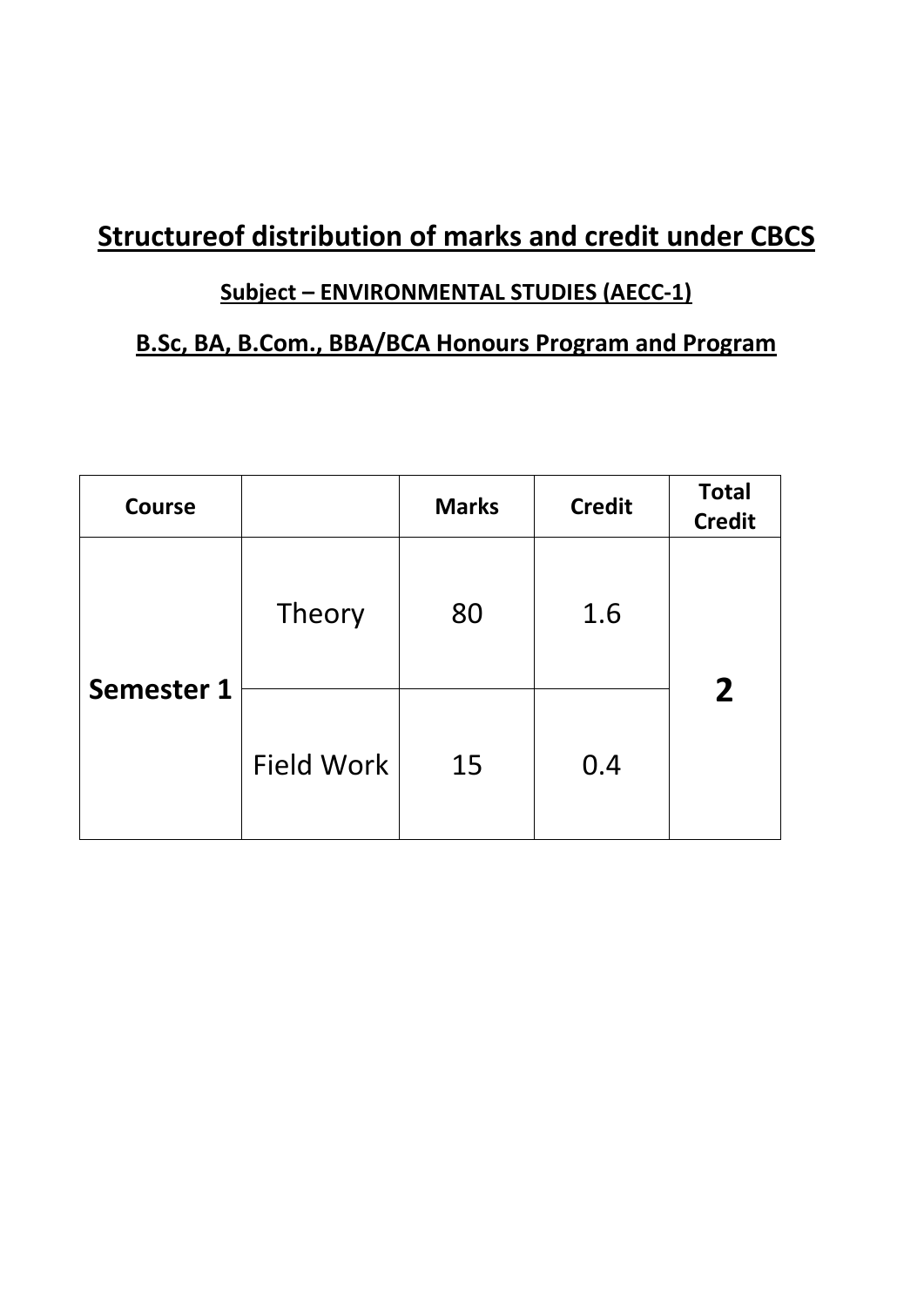# **Syllabus for Environmental Studies (AECC-1) under CBCS**

# **B.Sc, BA, B.Com., BBA/BCA Honours Program and Program**

**ENVS (AECC-1) Course- 1 (Credit – 2)**

## **Theory (credit – 1.6) Full Marks: 80**

### **2018**

## **Unit 1: Introduction to environmental studies**

- Multidisciplinary nature of environmental studies
- Scope and importance; Concept of sustainability and sustainable development.

### **Unit 2: Ecosystems**

- What is an ecosystem?
	- Structure and function of ecosystem;

Energy flow in an ecosystem: food chains, food webs and ecological succession.

Case studies of the following ecosystems:

a) Forest ecosystem

b) Grassland ecosystem

- c) Desert ecosystem
- d) Aquatic ecosystems (ponds, streams, lakes, rivers, oceans, estuaries)

### **Unit 3: Natural Resources: Renewable and Non – renewable Resources**

- Land resources and land-use change; Land degradation, soil erosion and desertification.
- Deforestation: Causes and impacts due to mining, dam building on environment, forests, biodiversity and tribal populations.
- Water: Use and over exploitation of surface and ground water, floods, droughts, conflicts over water (international & inter-state), Dams – benefits and problems.
- Food resources: World food problems, changes caused by agriculture and over-grazing, effects of modern agriculture, fertilizer-pesticide problems, waterlogging, salinity.
- Energy resources: Renewable and non-renewable energy sources, use of alternate energy sources, growing energy needs, case studies

### **Unit 4: Biodiversity and Conservation**

- Levels of biological diversity: genetic, species and ecosystem diversity; Bio-geographic zones of India; Biodiversity patterns and global biodiversity hotspots.
- India as a mega-biodiversity nation; Endangered and endemic species of India, threats to biodiversity: Habitat loss, poaching of wildlife, man-wildlife conflicts, biological invasions.
- Conservationof biodiversity: In situandEx situconservationofbiodiversity.
- Ecosystem and biodiversity services: Ecological, economic, social, ethical, aesthetic and Informational value.

### 4 lectures

1 lecture

4 lectures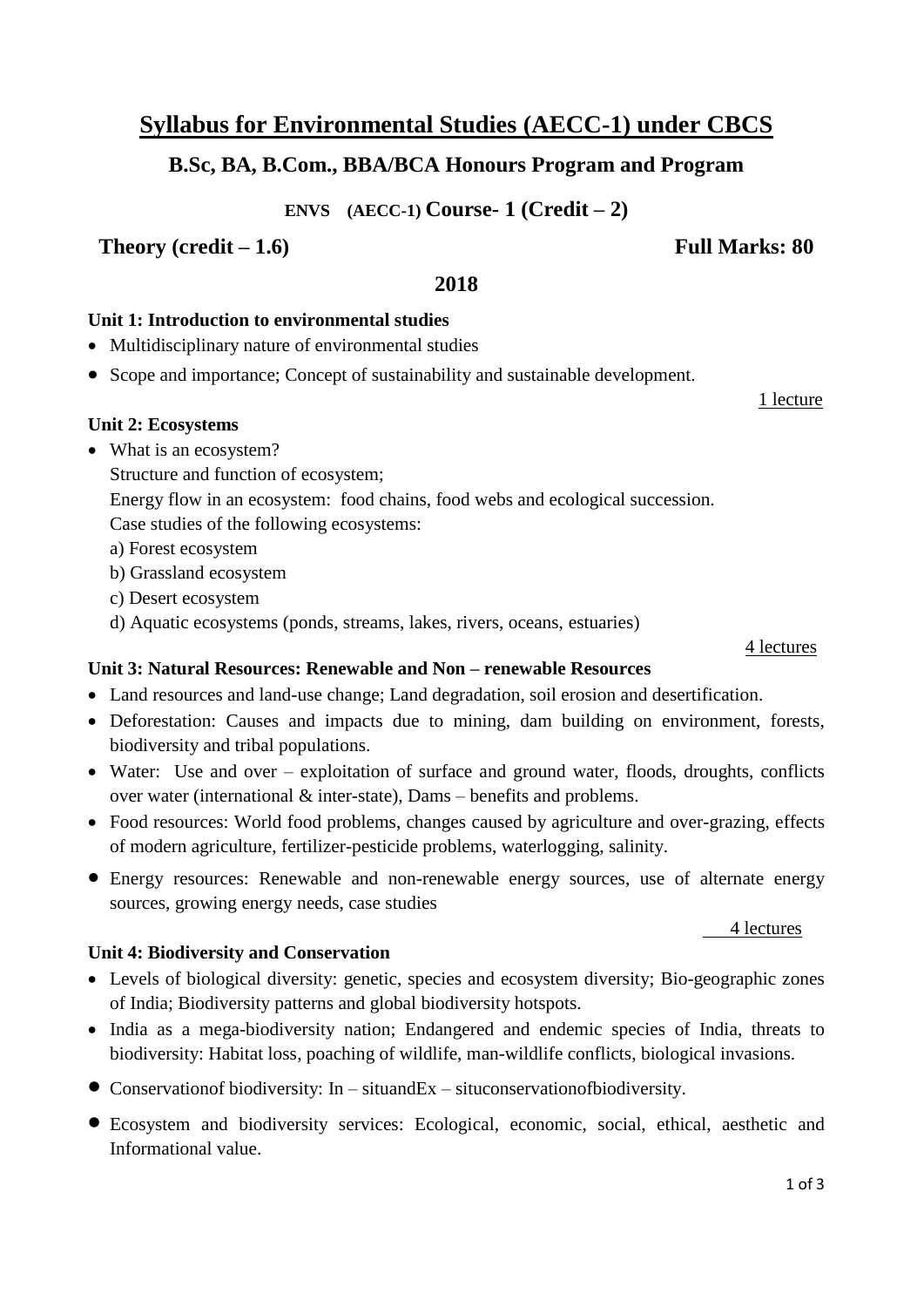### 4 lectures

### **Unit 5: Environmental Pollution**

- Environmental pollution: types, causes, effects and controls; Air, water, soil and noise pollution
- Nuclear hazards and human health risks
- Solid waste management: Control measures of urban and industrial waste.
- Pollution case studies

### **Unit 6: Environmental Policies & Practices**

- Climate change, global warming, ozone layer depletion, acid rain and impacts on human communities and agriculture
- Environment Laws: Environment Protection Act; Air (Prevention & Control of Pollution) Act; Water (Prevention and control of Pollution) Act; Wildlife Protection Act; Forest Conservation Act. International agreements: Montreal and Kyoto protocols and Convention on Biological Diversity (CBD).
- Nature reserves, tribal populations and rights, and human wildlife conflicts in Indian context.

### 3 lectures

### **Unit7: Human Communities and the Environment**

- Human population growth: Impacts on environment, human health and welfare. Resettlement and rehabilitation of project affected persons; case studies.
- Disaster management: floods, earthquake, cyclones and landslides.
- Water conservation, rain water harvesting, watershed management.
- Wasteland reclamation.
- Environmental movements: Chipko, Silent valley, Bishnois of Rajasthan.
- Environmental ethics: Role of Indian and other religions and cultures in environmental conservation.
- Environmental communication and public awareness, case studies (e.g., CNG vehicles in Delhi).

### 4 lectures

### 4 lectures